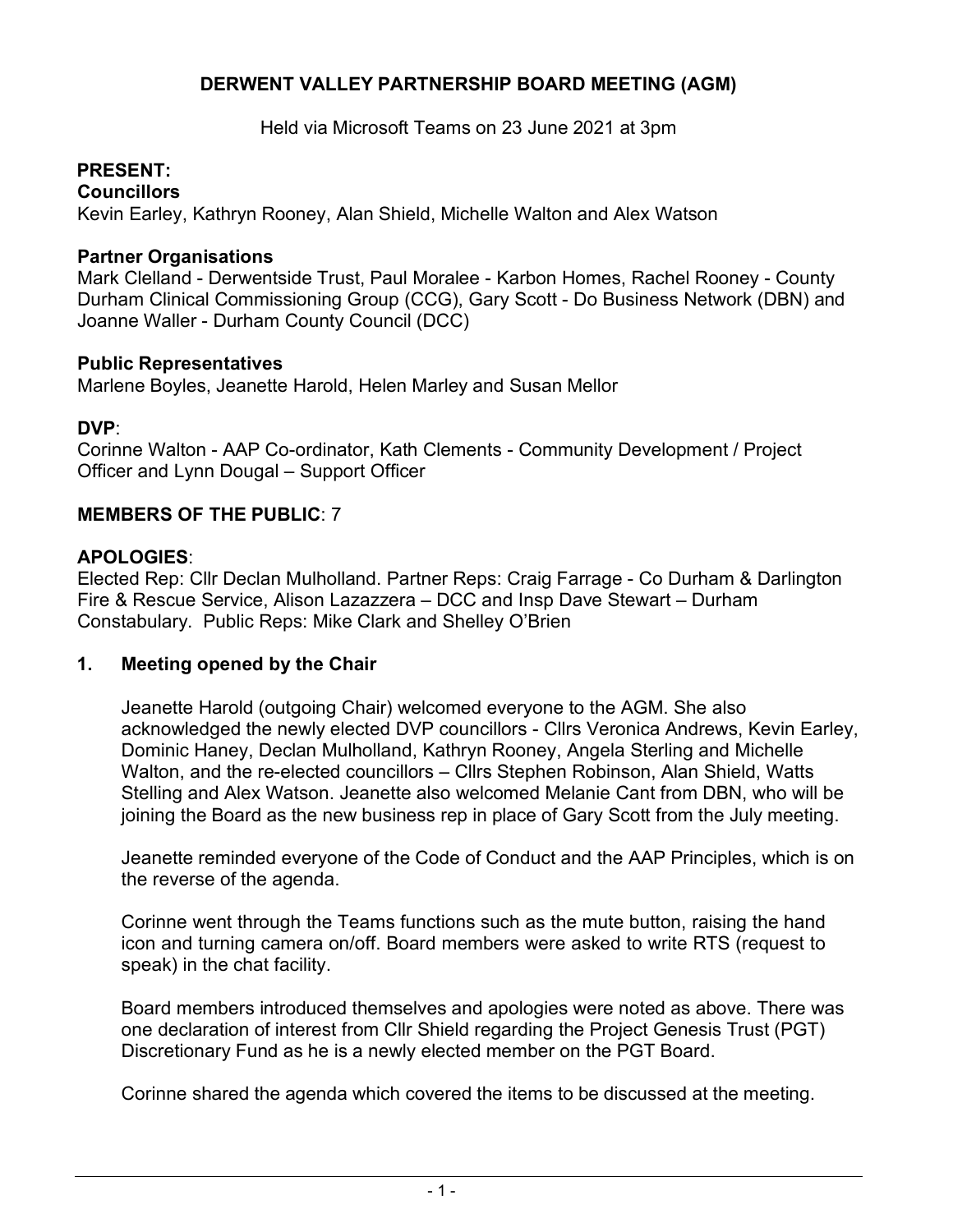# **2. Minutes of Previous Board Meetings**

# **22 May 2019 (AGM)**

There were no comments/matters arising and the minutes were AGREED.

# **24 March 2021**

 *Corinne gave an update on the following:*

 that took place online on 11 and 12 June 2021. On behalf of the Environment Task Group, both Ann English as Chair of the group, and Rosemary Morris attended the event the DVP Environment Task Group had been delivering around the environmental agenda look forward to working with Durham University and its partners again in the future. Page 2, The DVP was the event sponsor of the Footprint Climate Change Conference online. Ann introduced herself as Chair of the Environment Group, thanked the speakers and welcomed those attending the conference. Rosemary then gave an update on what and what they hoped to achieve in the future. The conference was well received, and we

 magazine and on social media. Prizes have been kindly donated by local photographic businesses and partners. Page 2, the DVP Photograph Challenge in conjunction with Visit Consett went ahead with the first challenge running from 1 March to 30 April. The second challenge is now up and running (1 June – 31 August) and has been promoted in the Derwent Valley NEWS

 Susan Mellor and Paul Moralee volunteered to be on the group. Pages 9/10, regarding the Holiday Activities with Healthy Food (HAHF) Fund Subgroup,

There were no comments/matters arising and the minutes were AGREED.

# **3. DVP Annual Report 2020/21, Elected representative welcome and AGM 2021/22**

## *Annual Report 2020/21*

 Corinne briefly went through the report, which Board members received a copy of prior to the meeting. The report provides information about the DVP and the projects that have been supported over the last year. Projects had been funded through the 2020/21 Area Budget (AB), the Councillors' Neighbourhood Budget (NB) and additional money received through Covid-19 Response and Holiday Activities with Healthy Food (HAHF) Funds.

<http://www.durham.gov.uk/article/24406/About-us> There were no comments or suggested amendments raised in relation to the content of the Annual Report. The Annual Report will be available to read online at

## *Elected Representatives*

 Councillors for the DVP area. Corinne welcomed the newly elected Councillors to the area as well as welcoming back the re-elected Councillors. An online 'Meet and Greet' Corinne said following the local elections in May we have 7 new Councillors out of the 11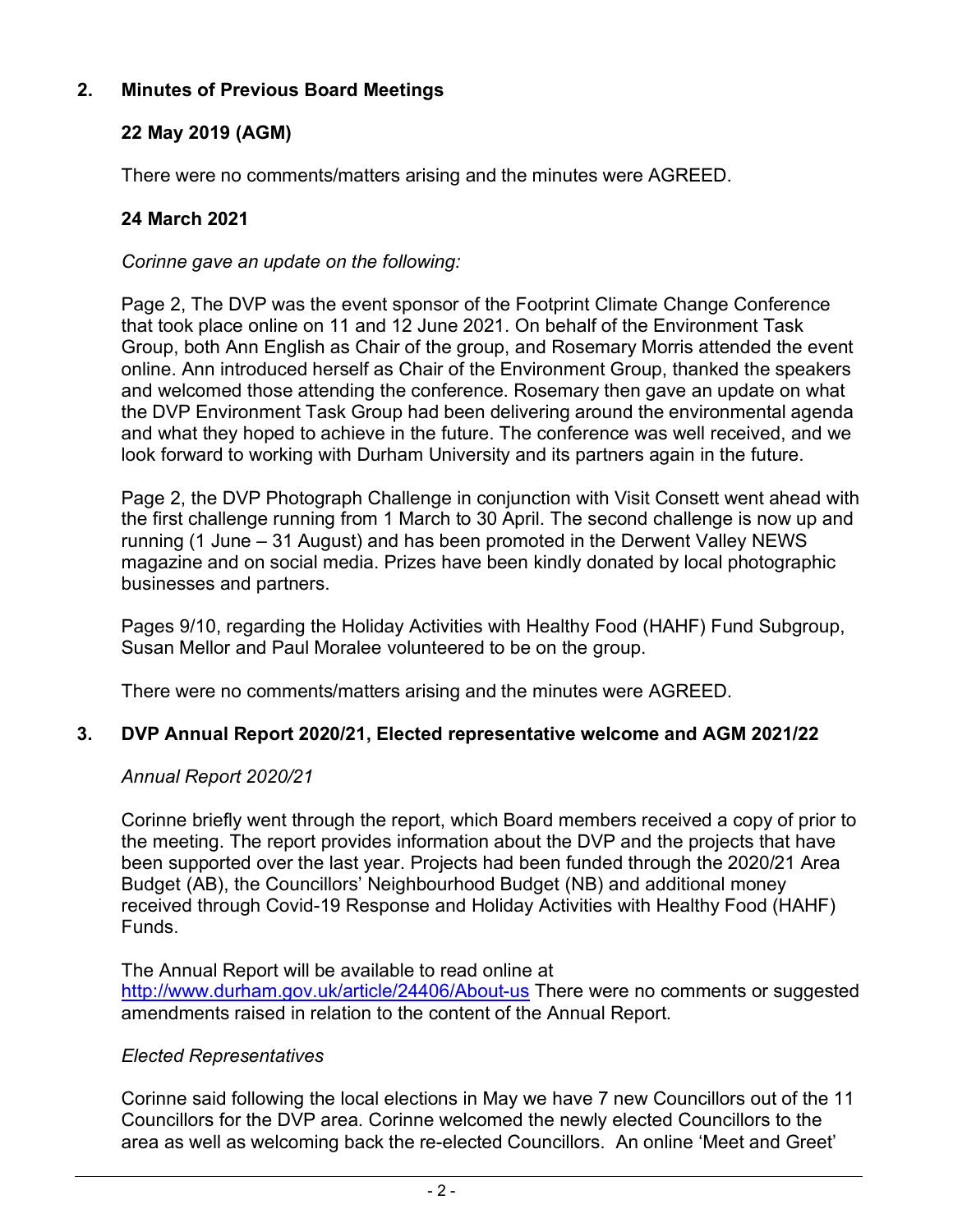session was held in May with the new Councillors to give them an overview of the DVP.

# *AGM*

 will elect a new Chair and Vice Chairs for the forthcoming financial year. Corinne thanked Stelling, for taking on these roles during the 2019/20 and 2020/21 financial years. Their during what were very challenging times during the pandemic. Corinne highlighted that the AAP Terms of Reference state that at the AGM, each AAP the outgoing Chair, Jeanette Harold, and outgoing Vice Chairs, Gary Scott and Cllr Watts input, commitment and support to the Partnership Team has been greatly appreciated

 DVP team and the Board, Corinne made a special thank you to Gary for his support to the Partnership over the years and wished him well for the future. As Gary will be stepping down entirely from his Partner Rep role, and on behalf of the

Nominations for Vice Chairs were received and AGREED as follows:

 Public Representative – Jeanette Harold Elected Representative – Cllr Alex Watson Partner Representative – Craig Farrage

 Corinne advised that the position of Chair would rotate to the Partner Representatives position to take up the Chair role at this time. Therefore, the Chair would need to rotate to AGREED as the new Chair via a full Board consensus. this financial year but unfortunately the Vice Chair, Craig Farrage, would not be in a the Elected Representative category for 2021/22 and therefore Cllr Alex Watson was

 over the last 2 years. Cllr Watson thanked Jeanette for her commitment and time for taking on the Chair role

## **4. AAP Funding and Operational Arrangements 2021/22**

 local presence as the County emerges from the effects of the Covid-19 Pandemic. It practice and the Council's procedures. Corinne provided an overview of the report relating to '**Area Action Partnerships and Member Neighbourhood Budgets - Proposed Operating Arrangements 2021/22**' which sets out the proposed approach for AAP Boards and Teams to return to a greater details the funding to be allocated to AAPs and Elected Members this year, and sets out how that will be managed, including some proposed changes to the requirements and procedures around the allocation of that funding to ensure AAPs comply with best

 Engagement, and was presented to Cabinet on 16 June 2021. The report has been prepared by Gordon Elliot, Head of Partnerships and Community

Corinne went through the report, which Board members had received a copy of prior to the meeting, and a summary of the recommendations (as per the report) is provided below: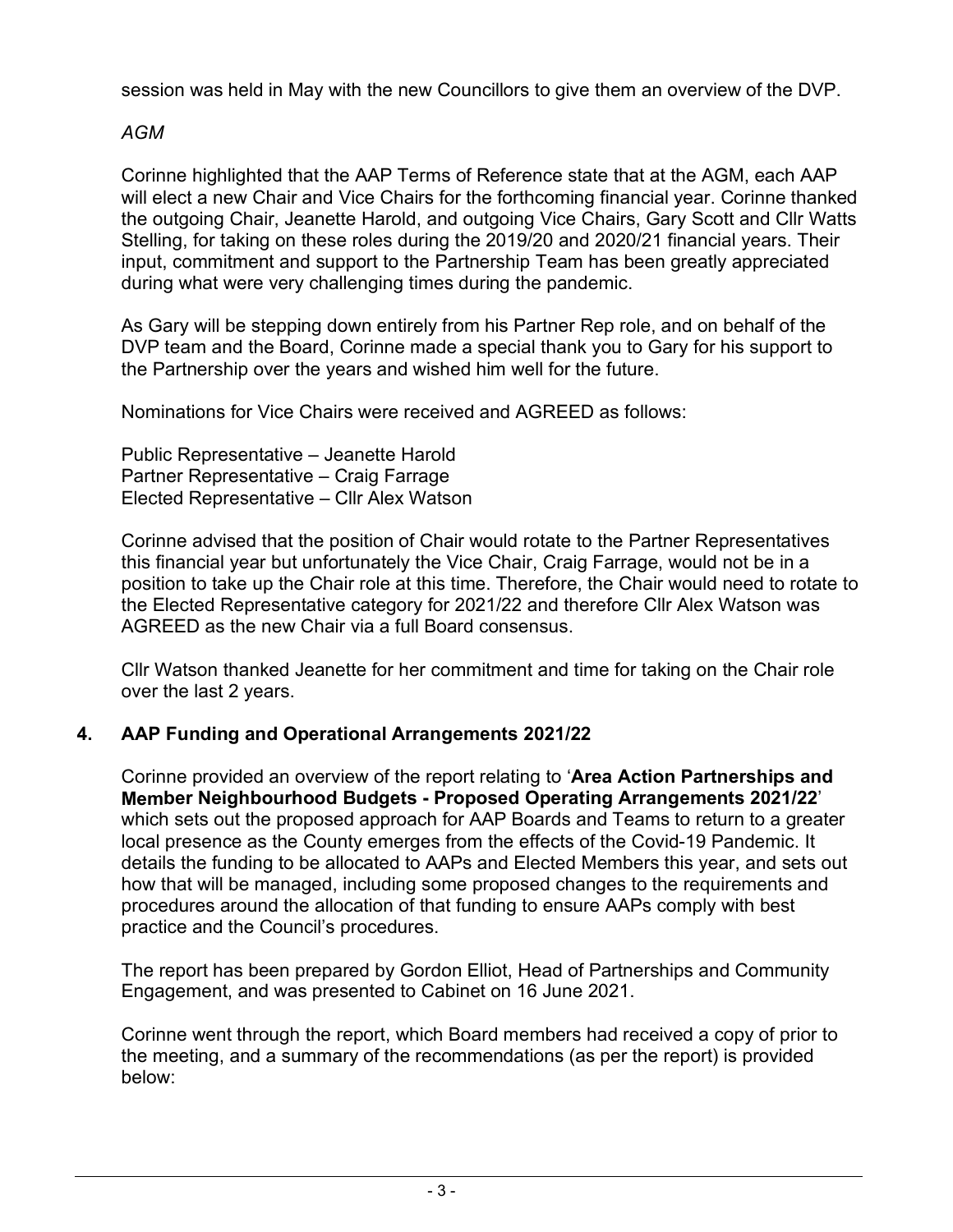- • that AAP Terms of Reference be amended in order to allow provision for AAP Board meetings to be held as hybrid meetings, should individual boards agree to do
- Older People's Social Isolation Fund, Youth Grant, Welfare Reform Grant and the £100,000 COVID Recovery grant into a single 'Area Budget' Fund of £244,902 per financial year • the proposed amalgamation of the five budget headings: DCC Area Budget (AB), AAP, of which a minimum of £125,000 will need to be defrayed in the current
- $\bullet$ • that each Elected Member's Neighbourhood Budget (NB) will be enhanced with a one-off allocation of £10,000 for spend to support the revitalisation of towns and villages, with the funding awarded to AAPs reduced to £210,000 to offset these amendments
- $\bullet$  £999) be increased to £3,000 per annum for the period up to 31 March 2023 • the capacity for Elected Members to spend on small projects (between £100 to
- forward unspent NB allocations beyond year two of their period of office • the proposed information requirements from Elected Members if they intend to roll
- to the introduction of a new (online) AB / NB Application form
- • that work will be carried out with the nominated AAP Chairs to develop the criteria for a Countywide AAP fund
- schemes for NB spend in order that it is in line with the member Code of Conduct. • the changes to the Declaration of Interest process for Councillors when proposing

 there is a joined up approach to avoid duplication of service. Regarding the Towns and Villages Fund (T&V), Corinne advised that there will be a presentation from the Regeneration, Economic and Growth (REG) Team at the July Board meeting to give an insight on how the T&V fund will work locally and to ensure

 have been confirmed. He wondered if local councillors could contribute to improving the villages. He asked the Board for their views on employing a Town Centre Manager that could look at the wider issues across the Derwent Valley area. He also asked if it would be beneficial to set up a funding workshop/group to look at the towns and villages issues which would then be relayed to the Board. Cllr Watson said there are plans to upgrade Middle Street, Consett but as yet no dates town centre from the additional funds in their NBs, earmarked for improving towns and

 Corinne said that the T&V funding of £210k is separate from the £1m that has been Consultants in 2017, and gave their views on the proposals for Middle Street. ringfenced for Middle Street improvements which is being administered by DCC's REG Team. Residents were invited to attend consultation workshops, ran by Fairhurst

 Corinne also said there is a role for a T&V group to look at the issues that do not fit under the existing local priorities of Employment, Environment and Health. However, she has manage them. Although there will be extra staff for the T&V and HAHF monies, they will not be aligned to the AAPs but will be a corporate resource covering all 14 AAPs. concerns that we could end up with too many groups and limited human resources to

 through the AAP and local councillors to help tackle speeding issues. He said that speeding is an issue around the Derwent Valley and Consett areas and would like this Cllr Shield said that some years ago he suggested funding a community speed watch vehicle in the DVP area and referred to the one in the Crook area which was funded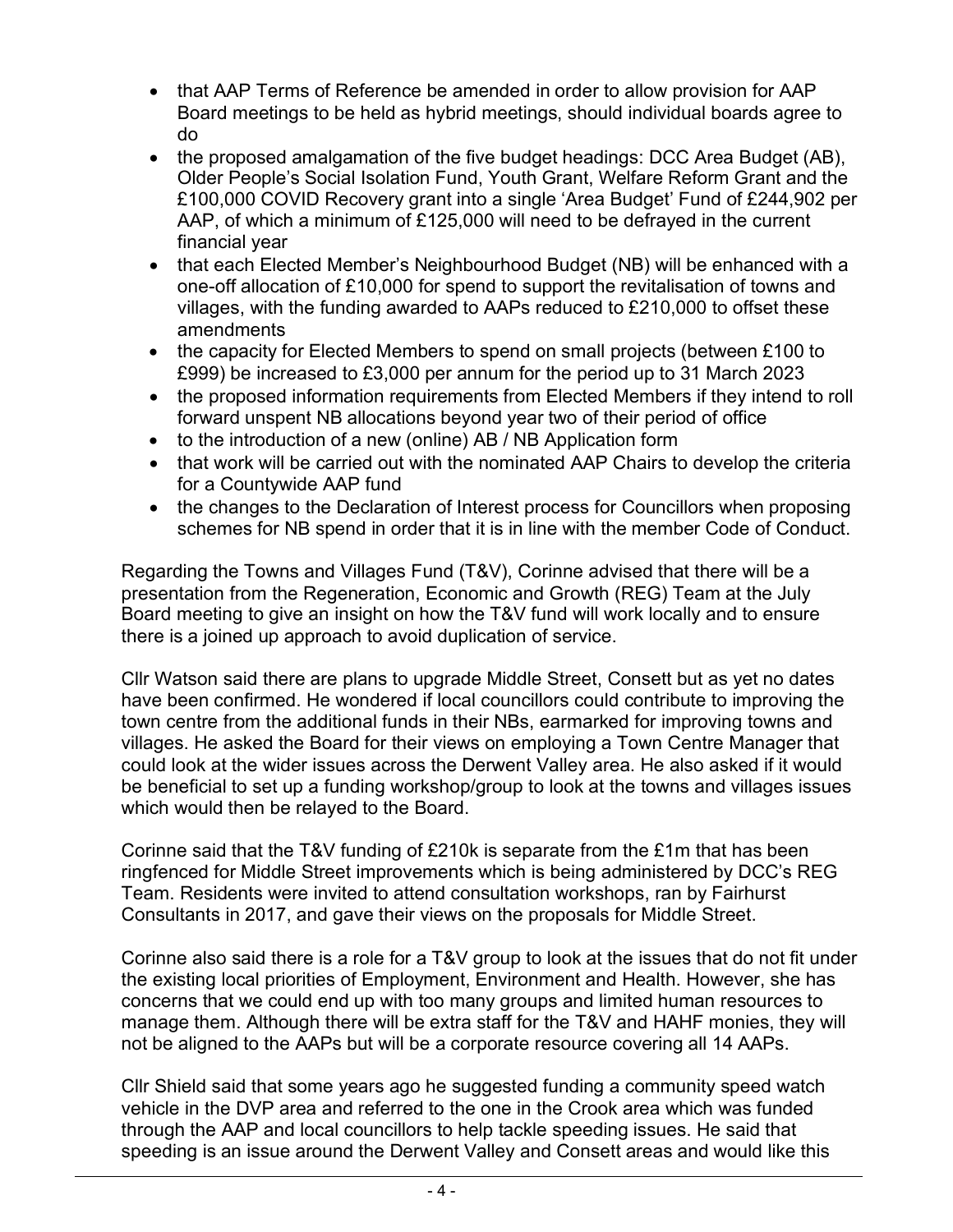proposal to be looked at. He does not feel that this fits into any of the 3 local priorities endorse this proposal. but feels that it is an essential element in keeping people feeling safe within their communities. He said he would be happy to discuss this with the other councillors to

 to fruition. He said that there should be a vision of what town centres will look like in 10 and leisure, as these are often disregarded when talking about town centre regeneration. John O'Connor (Forum) feels that town centre regeneration plans tend to go slowly, and the data and views gathered through consultations are often out of date and do not come years' time and any proposals should be implemented quickly and not just talked about. He also said that the mix of town centres may need to change, for example residential

 then the task groups/priorities could change. Corinne said that it is planned that priority voting will take place later this year with local residents and that new priorities could be voted in to be addressed in 2022/23. She also said that within the consultation there will be an element linked to the T&V money to gather the views of the public. As the local may wish to fund projects local/specific to their own division. Gary asked if the public will be asked to vote for their priorities in the Autumn and if so councillors have additional T&V money, we could work in conjunction with them or they

 Corinne said the report proposes that there are 3 groups – T&V, HAHF and Community Recovery. However, the 3 current task groups (Employment, Enterprise and Training reconvened and refreshed their action plans for 21/22. The Board could choose to above and have another group that is an amalgamation of the 3 task group themes. manage 6 groups. She also feels that task group members and partners have brought a lot to the existing task groups, this should be valued and their input not lost. (EET), Environment (Enviro) and Health and Wellbeing (HWB)) have recently continue with the 3 task groups as they are, or as per the report create the 3 groups as Corinne said that due to limited resources within the DVP Team, it would be difficult to

 Cllr Earley said he would be happy to support initiatives that help tackle speeding. He also said that he thinks the Government have or intend to relax the planning laws around commercial use buildings and not sure if that change is reflected in the County Durham Plan.

 up a separate T&V group and HAHF group. Should the Board decide to amalgamate the themes from each task group taken forward. Corinne asked the Board to decide whether they wish to keep the 3 task groups (EET, Enviro and HWB) or amalgamate them into one 'Community Recovery' group, and to set 3 task groups, the action plans would be subsumed into one, with a limited number of

Cllr Shield suggested keeping the 3 task groups and creating an additional group with selected participants to look at the overarching aspects that do not fall under health, environment or employment, such as towns and villages development and community speed watch.

 members that supported keeping the 3 task groups as they are. Further comments (including the chat facility) were made from Board and Forum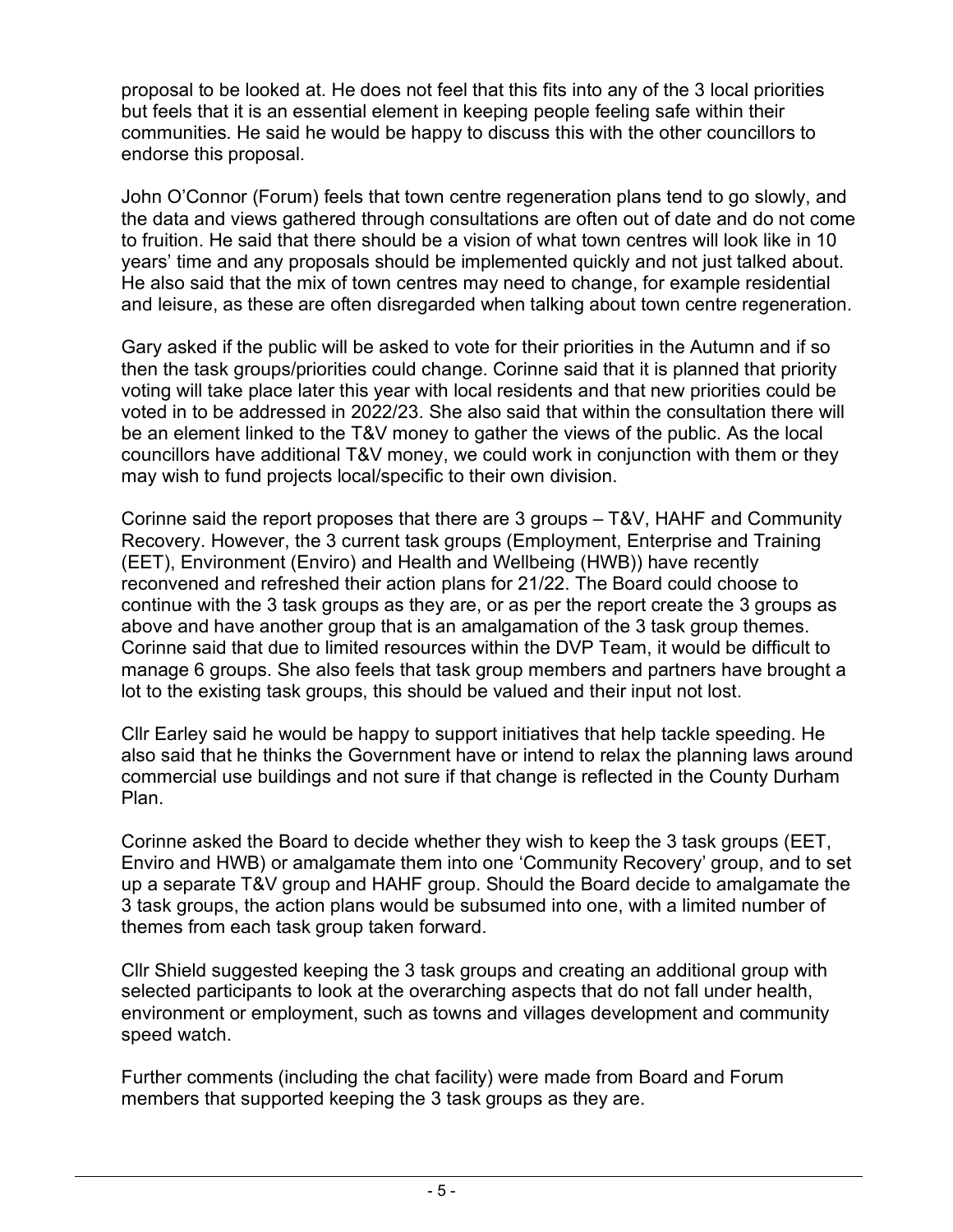form of Town Centre Management initiative/project. Gary and Mark Clelland commented in the chat facility that they would support some

 the work of the groups because of their specific focus on various themes. However, task groups and reconvening the Covid-19 Recovery task group. The Covid-19 representatives from that group may be willing to reconvene as a 'Community Recovery' support for the VCS, food provision, etc. Corinne said that the members of the 3 task groups would be very keen to continue with there is a need to look more broadly around Covid recovery themes, and based on the discussions at today's meeting, she suggested that the Board consider retaining the 3 Recovery task group was set up last year, while the 3 task groups were on hold, and task group to pick up on the themes not captured within the 3 task groups, for example

 funding. He said despite the political differences they would be putting these aside to work in a cohesive way for the betterment of the communities they serve. He said it should not be made up solely of councillors but with the majority of them and also said that not many councillors are aligned to the task groups. Cllr Shield said to address the cross-cutting themes, he suggested that a group is set up with a majority membership from the councillors as they have access to information and

 Councillors' NB collectively has more funds available than the DVP has, and the Councillors may wish to support projects that the DVP are not able to capture through the work of the task groups. Cllr Watson wondered if this was an opportunity for others to get involved but Corinne thought Cllr Shield was suggesting that the councillors work together and make a collective contribution to support themes not addressed in the task groups. The 11

 proposal and/or wish to contribute funds towards it. Corinne said that she would be happy to circulate any information Cllr Shield has regarding Community Speed Watch to the Councillors so they may comment on the

 that could come back to the Board for discussion. Cllr Early feels that by setting up a group mainly of councillors, they would be diverting away from the DVP, but he would be happy to work with local councillors on project ideas

 Cllr Shield said there has been concerns raised in the past about councillors not being involved in the task groups. With a new complement of councillors, he said we have the been suggested. opportunity to work together to help drive change and councillors could use their additional funding to supplement the DVP and the crossing cutting projects that have

 reconvene the Community Recovery Task Group (previously Covid-19 Recovery). The Groups and anything else that does not fit with these groups could go direct to the Board for a Board decision. Corinne said the general consensus from the Board is to retain the 3 Task Groups and Community Recovery group would consider issues/ideas not captured within the 3 Task

 email will be sent to all Board members asking if they would be interested in joining one or more of the task groups. Regarding Board member representation on the task groups, Corinne advised that an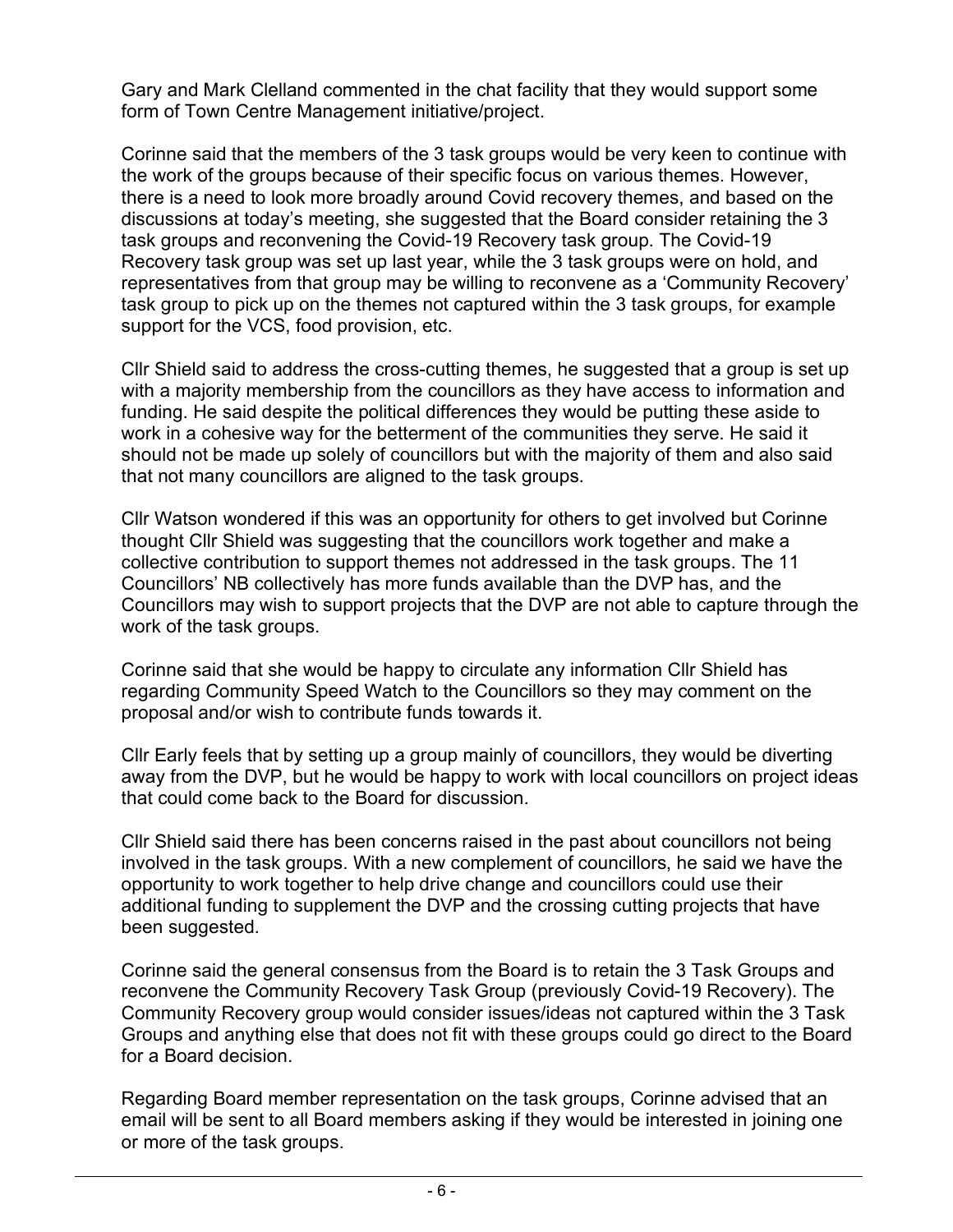meetings during the day or in the evening. There was no consensus reached, however it flexibility in holding meetings online during the winter months/bad weather. With regards to the timings of the Board meetings, the Board discussed whether to hold was suggested that when face to face meetings start again, there could be some

 reviewed thereafter. As there is a full Council meeting on 14 July, it was agreed that the next Board meeting would be moved to 6pm for that particular meeting, then meeting timings would be

## **5. DVP Funding Processes 2021/22**

 been deferred to the next Board meeting on 14 July. Due to the Board meeting running slightly behind schedule, this item on the agenda has

# **6. Project Genesis Trust (PGT) Discretionary Fund Proposal**

 funds, Corinne advised that the Roxy project, which was part funded from the Covid-19 Recovery money in 2020, has applied to the Discretionary Fund for the shortfall of As PGT has kindly donated £10k to be used as match funding for projects receiving DVP £8,049.

 Corinne said the previous DVP Executive members met to discuss this and felt that the funding for the shortfall, which they have done but without success. project had already received a generous amount of funding support (£19,164) from the DVP and that there was an expectation that the applicant explore other sources of

 leave much funds available for other organisations to apply for. Corinne said should the Board agree to fund the full amount of the shortfall, it would not

 by the DVP, to make up small amounts of money to help achieve a bigger impact. He with the DVP to help facilitate a collaborative approach. He also said that PGT has a Small Grants Fund of £15k for smaller projects with a maximum of £500 so this Discretionary Fund is complementary to this. John O'Connor (Forum) said the Discretionary Fund is there to support projects, received said that PGT could work directly with the applicant but preferred to work in conjunction

 supporting the shortfall, either in part or in full. Cllr Shield gave a brief outline about the Roxy project to make new Board members aware of the project and the current financial situation. Cllr Shield said he is in favour of

 Cllr Shield also mentioned that the Eden Miners Centre has applied for funding to PGT to back into use. refurbish the building as it has fallen into disrepair and the Trustees would like to bring it

 spoken with the owners and also due to it being in his electoral division. Cllr Shield declared an interest in the Eden Miners Centre as he is a Trustee and declared an interest in the Roxy from a personal perspective having visited the venue,